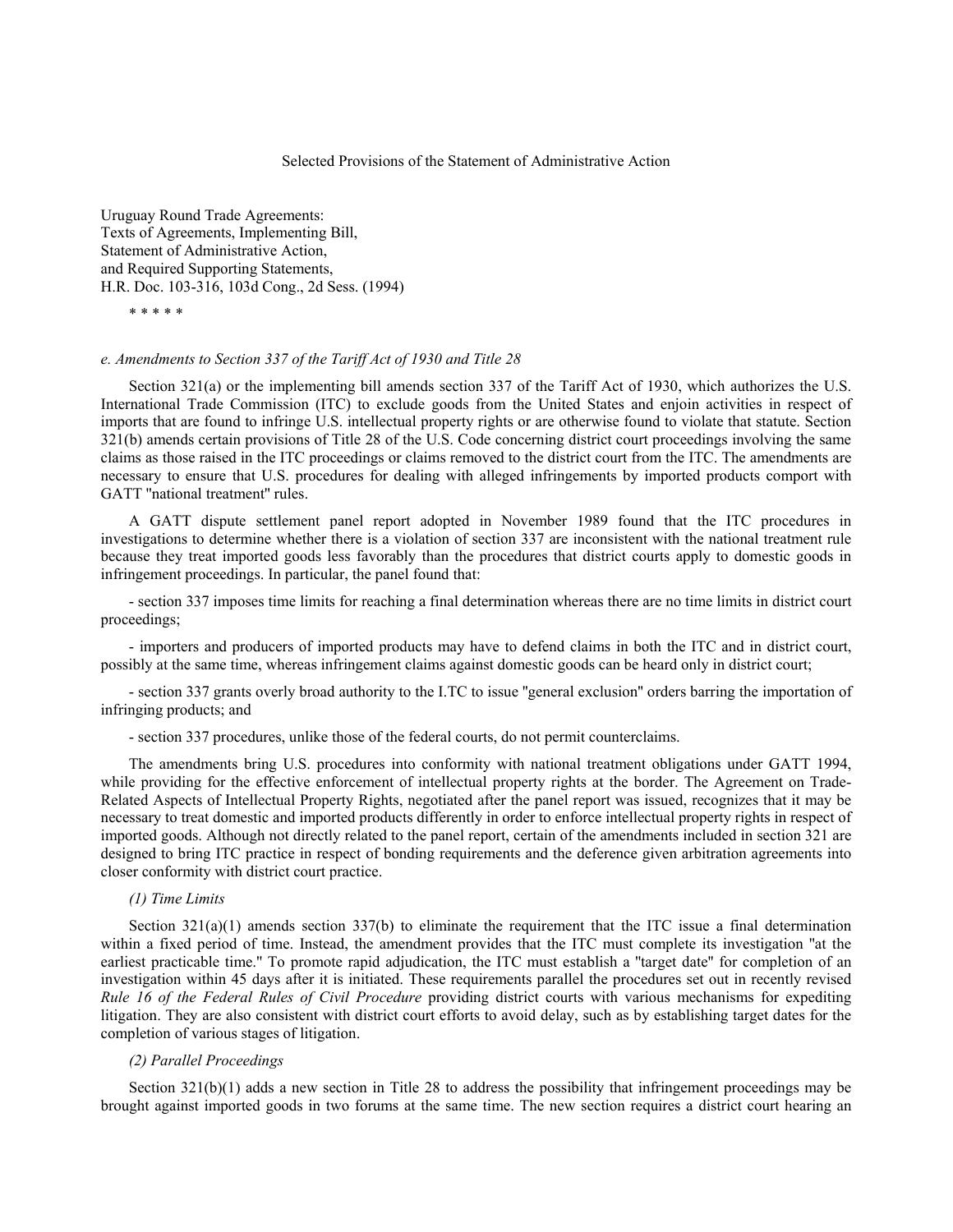infringement case to stay its proceedings, at the request of a respondent in a section 337 proceeding, in respect of any claim that involves the same issues as those pending before the ITC. Such issues would include questions of patent validity, infringement, and any defenses that might be raised in both proceedings. The district court may use its discretionary authority to stay any other claims in the action before it. To avoid abuse of this provision and to encourage prompt adjudication in the district courts, any request for a stay must be made within 30 days after the defendant in a district court action is effectively served or 30 days after a party is formally named as a respondent in a ITC action, whichever is later.

When a district court dissolves its stay after the completion of ITC proceedings, subsection(b)(1) permits the ITC record to be offered as evidence in the court's proceedings. Although use of particular portions of the record would have to pass scrutiny under the Federal Rules of Evidence and Federal Rules of Civil Procedure, use of the ITC record could expedite proceedings and provide useful information to the court.

#### *(3) Counterclaims*

Subsections(a)(2) and (b)(3) of section 321 address the issue of counterclaims. Subsection(a)(2) permits a respondent in an ITC proceeding under section 337 to raise any counterclaim. The right to raise counterclaims provided by the amendment supplements language currently included in section 337(c) that permits a respondent to raise all legal and equitable defenses and does not affect a party's right to raise such defenses.

Under the amendment, after raising the counterclaim the respondent must file a notice of removal of the counterclaim with a district court of proper venue. The amendments also grant the district court original jurisdiction over compulsory counterclaims. However, ITC respondents will have to establish jurisdiction with respect to permissive counterclaims independently. Furthermore, any dismissal, termination, or withdrawal of the complainant's action in the ITC will not affect a counterclaim that has been removed to a district court pursuant to section 337(c).

Subsection (b)(3) instructs district courts to handle the counterclaims removed to them pursuant to section 337(c) just as if they had been filed as an original complaint under the Federal Rules of Civil Procedure, except that a filing fee will not be required. Sections  $321(a)(2)$  and  $(b)(2)$  provide that counterclaims raised before the ITC and removed to the district court will relate back to the date of the original petition filed by the complaining party at ITC. These provisions will be particularly relevant with respect to the tolling of applicable statutes of limitations and the calculation of damages in infringement actions.

The ITC's proceedings will not be delayed or affected if a counterclaim is raised and removed to district court. Additionally. the ITC will review, as it has in the past, the effect of exclusions or orders under sections 337(d), (e), (f), and (g) in determining whether relief will be granted.

# *(4) Exclusion Orders*

Subsection (a)(5) treats the circumstances in which general exclusion orders are warranted and reflects suggestions by the GATT panel on this subject. The underlying concepts do not differ significantly from the criteria for general exclusion orders that the ITC has developed through administrative practice in recent years.

#### *(5) Other Amendments*

Other amendments in section 321 relate to bonding requirements and the deference accorded to arbitration agreements and am designed to bring section 337 and ITC practice into closer conformity with district court rules and practice in respect of these matters. The amendments require the ITC to establish bonding amounts and other relevant requirements and gives the ITC the discretion to order forfeiture of the bond under terms and conditions that the ITC may prescribe. Currently, bonds are forfeited to the U.S. Treasury. In establishing the terms and conditions of the bond and whether to order forfeiture of the bond, the ITC is to be guided by practice under *Rule 65 of the Federal Rules of Civil Procedure* with respect to the forfeiture of a complainant's bond. In addition, the amendments make decisions relating to bonds subject to judicial review.

Finally, subsection (a)(7) amends section 337 to clarify and amplify the list of persons who may have access to confidential information in the context of ITC investigations and the review and enforcement of ITC orders. The amendments should facilitate administration of the statute and ITC orders.

*(6) Effective Date*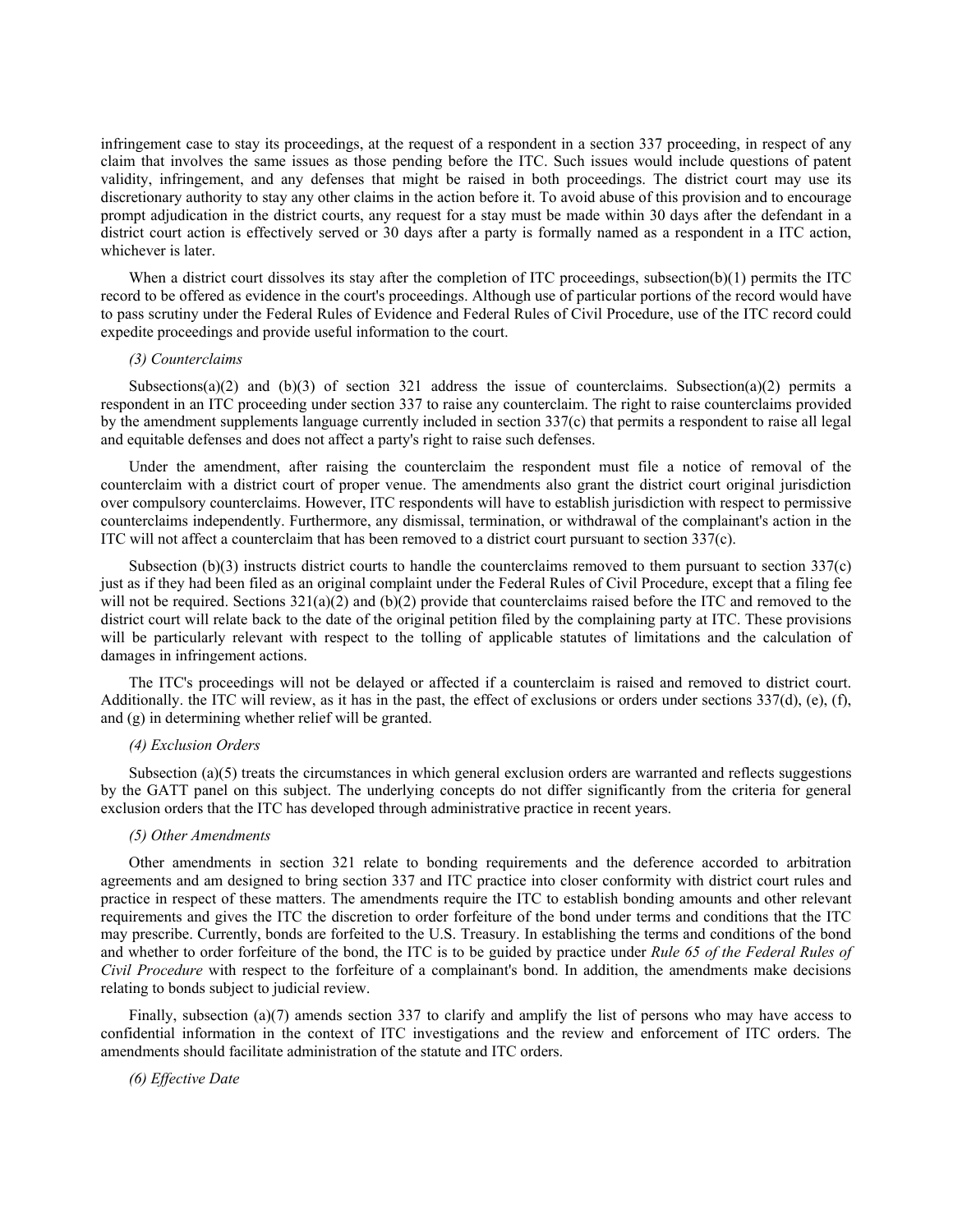The amendments set out in section 321 will apply only to those complaints filed under section 337 after the WTO Agreement goes into effect with respect to the United States.

# *f. Customs Officer Pay*

Section 611 of the bill corrects a technical error in last year's ''Customs Officer Pay Reform Act'' (COPRA) that could severely hinder the ability of the Customs Service to enforce and implement U.S. law in connection with the Uruguay Round agreements and cope with the increased trade flows expected to be generated by those agreements. In enacting COPRA, Congress intended the Customs Service to fund all overtime and premium pay increases from the Customs User Fee Account (COPRA Account). The language used in the Act, however, had the unintended result of limiting reimbursement of Sunday and holiday COPRA premium pay costs to costs in excess of Federal Employees Pay Act (FEPA) amounts, thereby forcing the Customs Service to fund some Sunday and all holiday premium pay from its salaries and expenses (S&E) account. COPRA thus subjected Customs to an S&E shortfall of up to \$ 5 million in FY '94 and up to \$ 12 million in FY '95. If the shortfall were to continue, Customs would have to consider reducing up to 275 inspector positions to offset the increased costs to the S&E account. Section 611 amends *19 U.S.C. 58c*(f)(3)(A)(i)(II) to allow the COPRA Account to pay the difference between the total cost of all COPPA premium pay and the cost of the night and holiday premium pay that Customs would have incurred prior to the enactment of COPRA.

### *g. Merchandise Processing Fees*

Section 612 of the bill provides for an increase in the current merchandise processing fee rate charged by the Customs Service for formal entries to.21 percent *ad valorem* and increases the cap on the range of such rate from.19 percent to.21 percent *ad valorem.* Notwithstanding the *ad valorem* rate, the bill also increases Oz maximum and minimum amounts of the merchandise processing fee to be collected for a formal entry from \$ 400 to \$ 485 and from \$ 21 to \$ 25, respectively, and provides authorization for the Secretary of the Treasury to adjust these maximum and minimum amounts to the extent that they exceed the expenditures for such operations. Rates for informal entries or releases would be increased from \$ 5 to \$ 6 for those not prepared by Customs and from \$ 8 to \$ 9 for those prepared by Customs. These amendments do not affect the limitations imposed on user fees for goods under the NAFTA Implementation Act. The provision will be effective on or after January 1, 1995.

\* \* \* \* \*

# **AGREEMENT ON TRADE-RELATED ASPECTS OF INTELLECTUAL PROPERTY RIGHTS**

#### **A. SUMMARY OF PROVISIONS**

The Agreement on Trade-Related Aspects of Intellectual Property Rights (Agreement on TRIPs) establishes comprehensive standards for the protection of intellectual property and the enforcement of intellectual property rights in WTO member countries. It requires each WTO member country to apply the substantive obligations or the world's most important intellectual property conventions, supplements those conventions with substantial additional protection, and ensures that critical enforcement procedures will be available in each member country to safeguard intellectual property rights. The Agreement requires few changes in U.S. law and regulations and does not affect U.S. law or practice relating to parallel importation of products protected by intellectual property rights.

The Agreement is organized in seven parts. Part I deals with general principles. Part II provides standards for protection for various forms of intellectual property, copyright and neighboring rights, trademarks. geographical indications, industrial designs. patents, integrated circuit layout designs, and trade secrets. Part III regulates enforcement of intellectual property rights and Part IV deals with procedures for acquiring and maintaining such rights. Finally, the Agreement provides for dispute prevention and settlement in Part V. transitional arrangements in Part VI, and institutional and final provisions in Part VII.

### *1. Compliance with Multilateral Conventions*

Article 2 of the Agreement requires each WTO member country to give effect to the substantive obligations of the *Paris Convention for the Protection of Industrial Property* (1967). Article 9 provides that member countries must also comply with Articles I through 21 and the appendix of the *Berne Convention for the Protection of Literary and Artistic*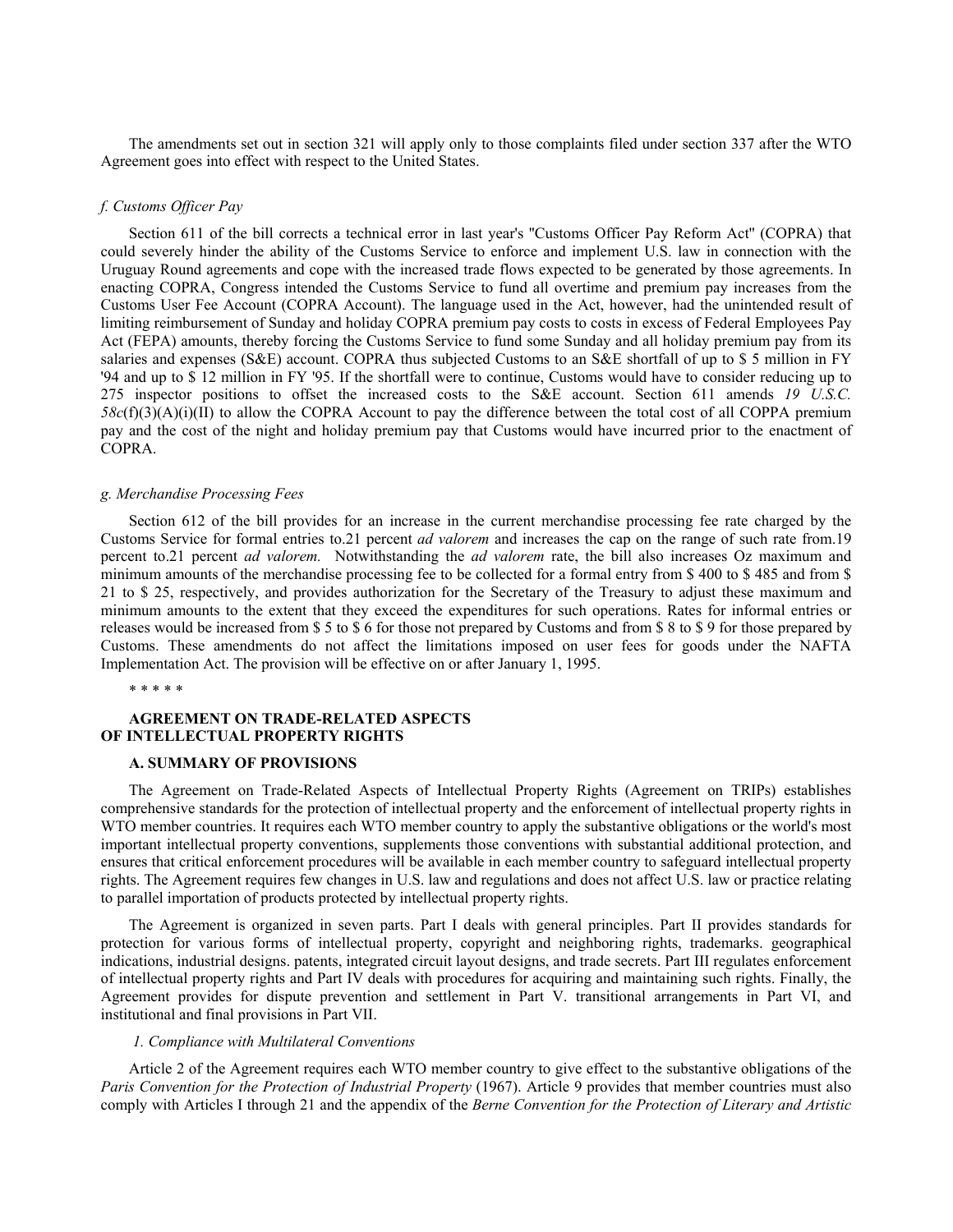*Works* (1971). The United States is already a party to each of these conventions. The Agreement creates no rights or obligations with respect to authors' ''moral rights'' under Article 6*bis* of the Berne Convention.

# *2. National Treatment and Most-Favored-Nation Treatment*

Article 3 imposes a broad national treatment obligation on each WTO member country with respect to intellectual property protection. It requires each government to give ''nationals'' from other member countries treatment that is no less favorable than that which it gives to its own nationals with regard to the protection of intellectual property rights. The term ''national'' is defined by reference to the criteria for eligibility for protection under four relevant international conventions (the Paris, Berne, and Rome Conventions and the *Treaty on Intellectual Property in Respect of Protection of Integrated Circuits*). Any person or entity that qualifies for protection under these four conventions will be entitled to protection on a national treatment basis by all WTO member countries under the Agreement on TRIPs.

The Agreement also includes a broad most-favored-nation (MFN) obligation for each WTO member country. This provision requires each country to grant to nationals of other member countries any ''advantage, favor, privilege or immunity'' given to nationals of any other country with regard to the protection of intellectual property. A footnote to Article 3 makes clear that both the national treatment and MFN clauses generally confer rights with respect to all ''matters affecting the availability, acquisition, scope, maintenance and enforcement of intellectual property rights as well as those matters affecting the use of intellectual property rights specifically addressed in this Agreement.''

There are a few exceptions to the broad national treatment and MFN clauses. With respect to the rights of performers, producers of sound recordings, or broadcasting organizations, national treatment and MFN rights only cover the rights provided under the Agreement on TRIPs. Also, the Agreement permits member countries to continue to exercise exceptions to national treatment provided in certain international intellectual property agreements. Benefits from intellectual property agreements that enter into force prior to the WTO Agreement need not be extended on an MFN basis, nor do benefits from general agreements concerning judicial assistance or law enforcement. Finally, the procedural provisions of multilateral agreements negotiated under the auspices of the World Intellectual Property Organization, such as the Patent Cooperation Treaty, are exempt from these national treatment and MFN obligations.

### *3. Copyright and Related Rights*

After defining the relationship between the Agreement on TRIPs and the Berne Convention, the Agreement reiterates the basic principle of copyright protection -- that protection extends only to expression and not to ideas, methods of operation, or mathematical concepts. This principle is embodied in section 102(b) of the U.S. Copyright Act *(17 U.S.C. 101 et. seq.*).

Article 10 of the Agreement confirms that all types of computer programs are ''literary works'' under the Berne Convention and requires each WTO country to protect them as such. It also requires copyright protection for compilations of data or other materials that are original by reason of their selection or arrangement.

Article II of the Agreement requires member countries to provide exclusive rental rights (the right to authorize or to prohibit commercial rental to the public of originals or copies of a work) with respect to at least computer programs and cinematographic works. WTO countries need not provide rental rights in respect of cinematographic works unless rental has led to widespread copying having a materially detrimental effect on the author's exclusive right of reproduction of the work.

Article 12 of the Agreement provides minimum standards of protection or copyrighted works. The term of protection for many works is the life of the author plus 50 years, but whenever the term of protection is not linked to the life of a person, Article 12 requires that the term be a minimum of fifty years (except for works of applied art or photographs).

Article 9.2 of the Berne Convention now bans the imposition of limitations on, or exceptions to, the reproduction right except when such limits or exceptions do not conflict with a normal exploitation of the work and do not unreasonably prejudice the legitimate interests of the right holder. Article 13 of the Agreement on TRIPs widens the scope of this provision to all exclusive rights in copyright and related rights, thus narrowly circumscribing the limitations and exceptions that WTO member countries may impose. This approach is consistent with section 107 of Copyright Act *(17 U.S.C. 107)* relating to fair use or copyrighted works.

Article 14 requires member countries to provide sound recording producers a fifty-year term of protection and the right to authorize or prohibit the direct or indirect reproduction and commercial rental of their sound recordings.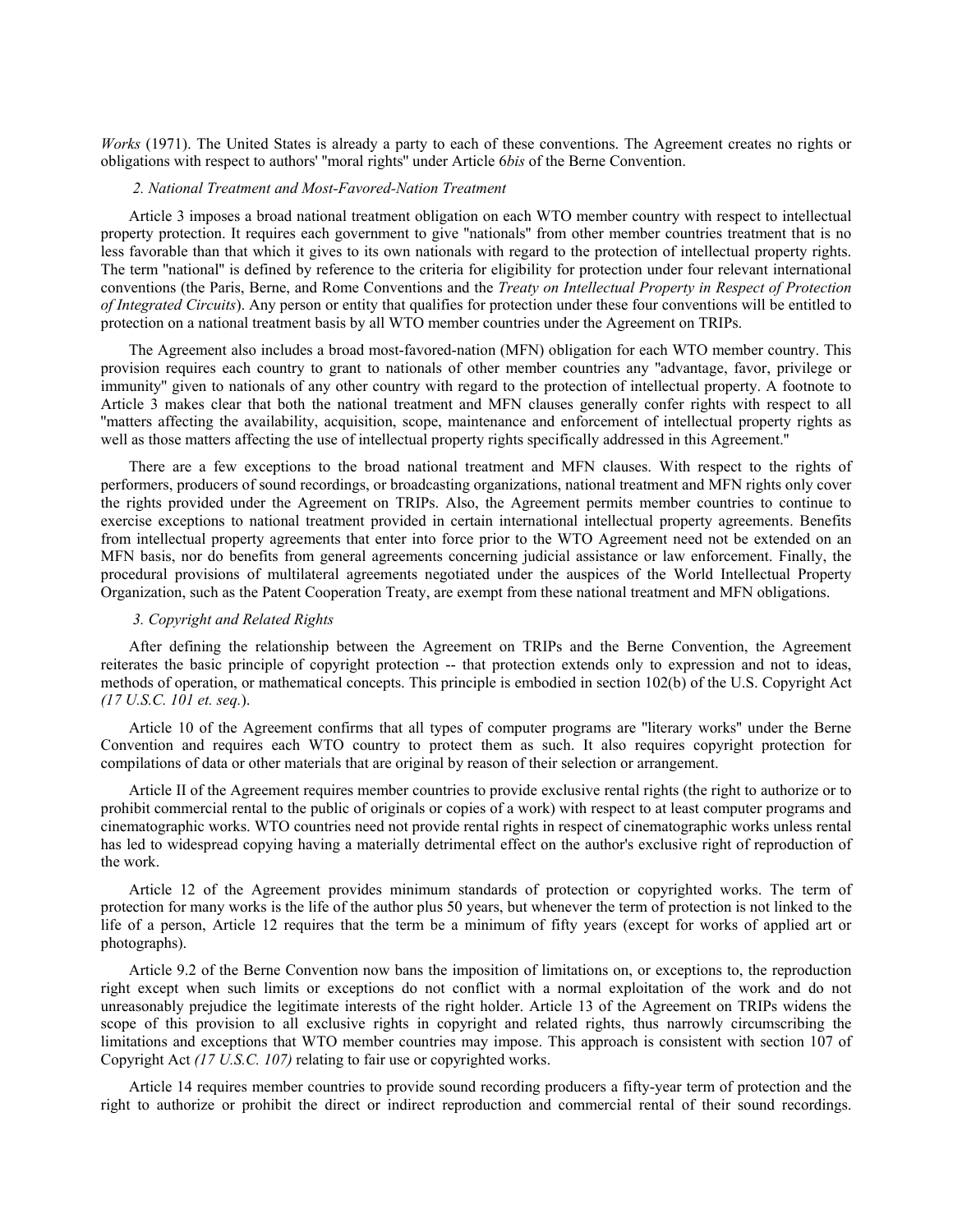However, a WTO member country that on April 15, 1994, had a system of payment of equitable remuneration to compensate for rental of recordings is permitted to keep that system (only Japan and Switzerland qualify under this exception).

With respect to performers, the Agreement requires WTO countries to make it possible for performers to prevent unauthorized fixation, broadcast or reproduction of their live performances. Broadcasting organizations are to be accorded similar rights, although member countries have the option of providing protection consistent with the Rome Convention or providing owners of copyright in works broadcasted the right to prevent the same acts. The Agreement also makes Article 18 of the Berne Convention regarding the protection of existing works explicitly applicable to sound recordings.

# *4. Trademarks*

Article 16 of the Agreement on TRIPs sets out certain basic rights that member countries must grant to the holders of a ''trademark,'' as defined in paragraph one of Article 15. For example, the use of identical marks on identical goods and services will be presumed to create a likelihood of confusion and thus to be improper. Additionally, Article 16 requires each member country to apply the provisions of Article 6*bis* of the Paris Convention, concerning the protection of well-known trademarks, to service marks. This Article also clarifies the standard for determining whether a trademark is ''well-known.''

Article 18 of the Agreement requires that the initial registration or a trademark must be for a term of not less than seven years and that the registration of a trademark must be renewable indefinitely.

Article 19 applies when a member country requires use of a trademark to maintain its registration. It provides that a trademark can be canceled for non-use only after an uninterrupted period of at least three years of non-use. However, countries must permit a trademark owner to establish the existence of circumstances beyond his control which led to the non-use of the trademark. Valid reasons for non-use, as set forth in Article 19, include import restrictions on or other government requirements for goods or services protected by the trademark. Use of a trademark by another person is recognized as use of the trademark for the purpose of maintaining a registration, if such use is controlled by the trademark owner.

Article 20 safeguards the role of a trademark as an indication of the source of the trademarked product or service by prohibiting imposition of special requirements, such as use with another trademark, that could impair this role. Member countries may, however, require the firm or person producing the goods or services to include its trademark along with, but not linked to, the trademark distinguishing the goods or services at issue.

#### *5. Geographical Indications*

Articles 22 through 24 provide for the protection of geographical indications for goods. Article 22 requires member countries to provide interested parties a means to prevent the use of product descriptions that mislead the public regarding the geographic origin of a good or that constitute ''an act of unfair competition'' under Article 10*bis* of the Paris Convention. In addition, member countries must either refuse or invalidate the registration of a trademark that contains a false indication of geographic origin of the product that misleads the public. This Article also prohibits the use of a geographical indication which, although correctly reflecting the origin of the good, nonetheless falsely represents to the public that the good originates in another geographic location.

Article 23 provides additional protection for geographical indications for wines and spirits. A geographical indication for wines or spirits which does not originate in the location indicated may not be used or registered even though the true geographical origin is indicated on the product. ''Homonymous geographical indications'' remain protected to the extent that they do not falsely represent to the public that a good originates in another geographic location.

Article 24 specifies limited exceptions to Articles 22 and 23. First, if a trademark, which contains a geographical indication identifying wines or spirits, was used in a continuous manner with regard to the same or related goods or services for ten years before April 15. 1994, or in good faith before that date, the prohibition set forth in Article 23 is inapplicable. Secondly, a member country does not have to prevent continued and similar use of a geographical indication used on or in connection with goods or services that was applied for or registered in good faith, or where rights have been acquired through good faith use, before the application of these provisions in that member country, or before the geographical indication is protected in its country of origin. These two provisions permit flexibility in expanding product lines covered by the affected trademark without jeopardizing rights in the trademark. Lastly, member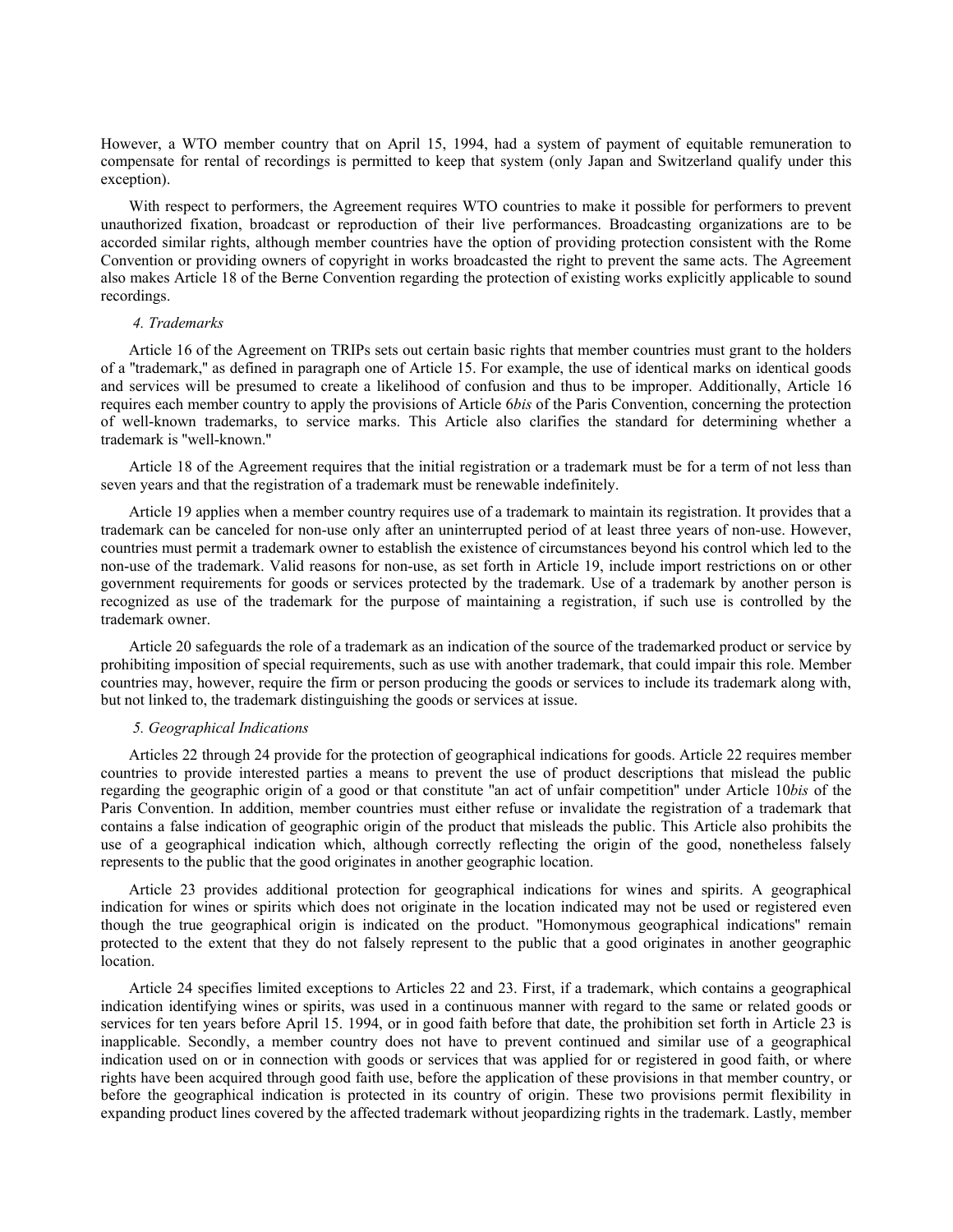countries may continue to use pre-existing grape varietal names for products of the vine, regardless of whether such names are geographical indications of another member country, provided that as of the date the WTO Agreement enters into force, the grape variety in question existed in the country permitting continued use. The principle underlying this provision also applies to the use of a person's own name or the name of his predecessor in business, except where the name is used in such a manner as to mislead the public.

Articles 23 and 24 provide for further negotiations on this subject. The Council on TRIPs, established under Article IV of the WTO Agreement, will oversee negotiations on a multilateral system of notification and registration of geographical indications for wines. Member countries will also negotiate on increased protection for individual geographical indications for wines and spirits. In these negotiations, the United States will seek improved protection for names of U.S. spirits that meet the definition of a geographical indication.

# *6. Industrial Designs*

Articles 25 and 26 of the Agreement require each member country to provide protection for independently created industrial designs that are new or original and that meet the other conditions specified. Designs that are functional may be excluded from protection. The owner of a protected design must be given the right to prevent others from making or selling, for a commercial purpose, articles that copy or substantially copy the protected design. In addition, each government must provide a term of protection of at least ten years. Article 25 explicitly requires governments to provide protection for textile designs, either under an industrial design law or through copyright, to ensure that right owners can obtain protection without delay and unreasonable cost. Protection currently available under U.S. patent and copyright law meets the requirements of these articles.

# *7. Patents*

# *a. Scope of Patentable Technology*

Article 27 requires each WTO country to make patents available for inventions in all fields of technology, provided that the inventions are new, involve an inventive step (i.e., are not obvious) and are capable of industrial application (i.e., are useful). Governments will no longer be able to discriminate in respect to the enjoyment of patent rights based on the area of technology, place of invention, or whether the product is imported or locally made. Member countries may exclude particular inventions from patentability only in a few, narrowly defined cases.

WTO countries must make patent protection available for essentially all fields of technology, including pharmaceuticals, micro-organisms, and non-biological and microbiological processes. While they may deny patent protection for plants, they must provide for the protection of plant varieties either by patents or by an effective *sui generis* system or a combination of these two forms of protection. The United States provides both patent protection and plant breeder's rights. Those member countries that choose to implement a *sui generis* system of protection for plant varieties may adopt a system consistent with the *International Convention for the Protection of New Varieties of Plants* (UPOV Convention). The Agreement on TRIPs calls for the level of protection provided to plants and animals to be reviewed four years after the date of entry into force of the WTO Agreement. At that lime, the United States will seek improved patent protection for plants and animals.

Special provisions apply to WTO member countries that do not already provide product patent protection for pharmaceutical and agricultural chemical products on the date the WTO Agreement enters into force. Each such country must immediately provide an interim system that permits patent applications for these products to be filed. When the application is examined, novelty will be determined as of the date of that filing. If a product is the subject of an application under this interim system, the country in question must provide exclusive marketing rights for a period of five years after the product receives marketing approval, or until a patent is granted or rejected, whichever period is shorter. To qualify for market exclusivity, the product must also be patented in another WTO member country and approved for marketing there.

### *b. Scope of Patent Rights*

Article 28 specifies that a patent must include the right to exclude others from making, using, offering for sale, selling, or importing the product. The Agreement permits limited exceptions to the exclusive rights conferred by a patent if certain conditions are met. United States law contains some such exceptions, such as those set out in section 271(e) of the Patent Act *(35 U.S.C. 271*(e)).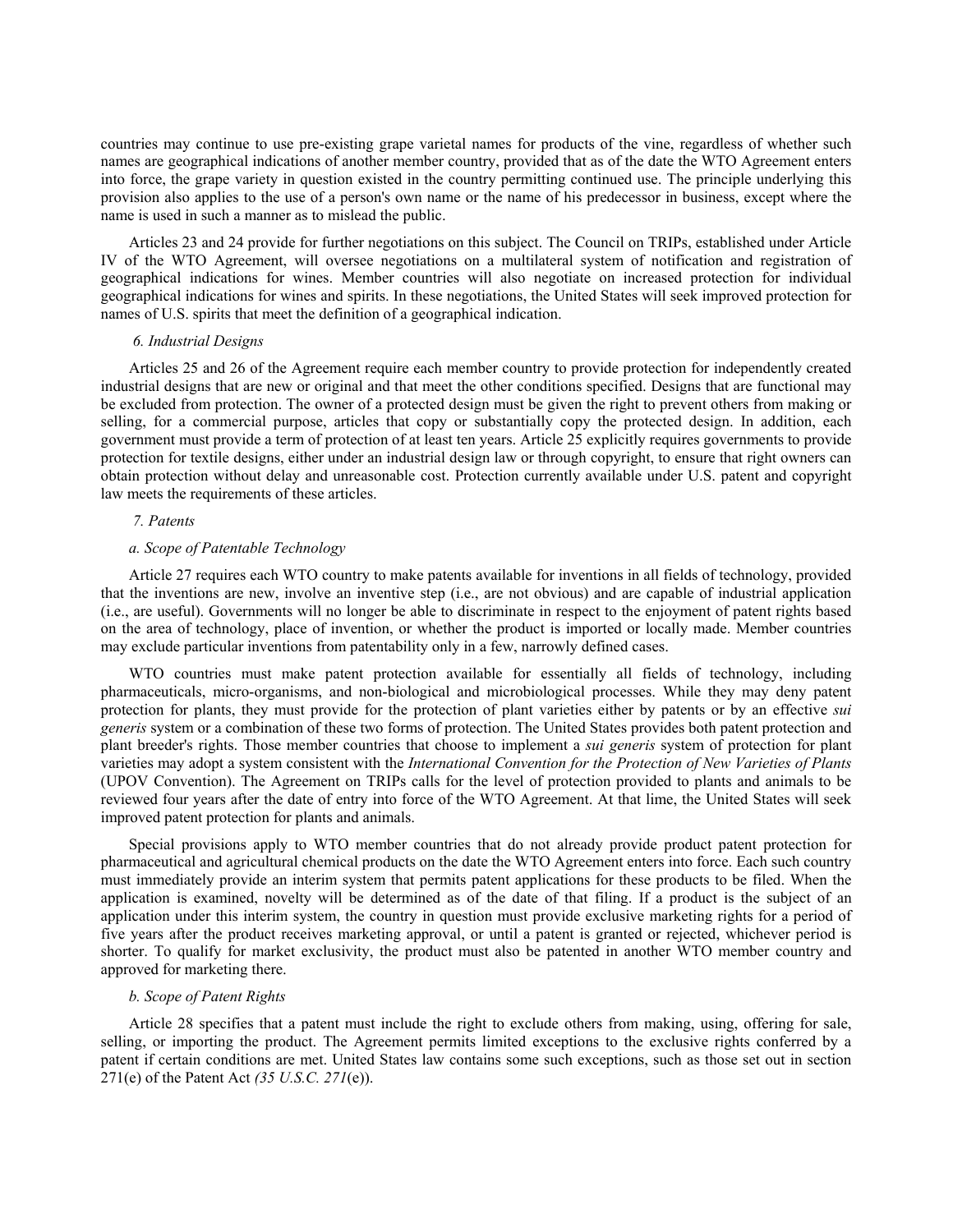The Agreement on TRIPs puts stringent conditions on use of a patented invention without the authorization of the right holder. This includes situations involving use of the invention by the government or use by a third party authorized by the government under a ''compulsory'' license. These conditions, including special conditions applicable to semiconductor technology, will also apply to compulsory licensing of rights protecting integrated circuit layout designs. Many foreign countries will be required to eliminate provisions that now subject patents to compulsory licenses if the patented invention is not produced locally.

### *c. Term of Protection*

Article 33 requires that the term of protection available for a patent must be at least 20 years from the filing of the application. This provision permits member countries to provide for extensions of patent terms to yield patent terms that extend beyond twenty years measured from the filing date.

# *d. Burden of Proof*

A final provision in the Agreement's patent section addresses the allocation of the burden of proof with regard to enforcement of patents covering processes. The Provision requires each member country to provide its judicial authorities with the power to order a party accused of infringing a patented process to prove that its product, if identical to the product that would stem from exercise of a patented process, was produced using a different process. The provision should facilitate the ability of a process patent holder to establish infringement.

### *8. Protection for Integrated Circuit Layout Designs*

Articles 35 through 38 of the Agreement provide for the protection of semiconductor integrated circuit layout designs at a level fully consistent with the U.S. Semiconductor Chip Projection Act *(17 U.S.C. 901. et seq.* ). They include provisions for the protection of a product incorporating a protected layout design and require innocent infringers to pay a reasonable royalty for the sell-off of stock on hand or on order when they receive notice that they are dealing with infringing designs. Article 37 makes the limitations on compulsory licenses in Article 31 applicable to layout designs. These conditions permit compulsory licensing or semiconductor technology only for public non-commercial use or to remedy an anti-competitive practice. Article 38 provides for a minimum ten-year term of protection.

### *9. Protection of Undisclosed Information*

Article 39 requires each member country to provide protection to the holders of undisclosed information (trade secrets) provided the information is secret, has commercial value, and has been subject to reasonable steps to keep it secret. The Agreement lists some acts that constitute misappropriation of a trade secret and provides that acquisition of undisclosed information by a third party would in some cases constitute misappropriation.

Article 39 also requires member countries to protect against unfair commercial use of the information they require companies to submit to obtain marketing approval of chemical or pharmaceutical products that utilize new chemical compounds.

### *10. Control of Anti-Competitive Practices in Contractual Licenses*

Article 40 Permits member countries to adopt appropriate measures to prevent or control licensing practices or conditions that may in particular cases constitute an abuse or intellectual property rights having an adverse effect on competition in the relevant market. The Article also authorizes consultations regarding allegations of anticompetitive activity in particular cases.

# *11. Enforcement Procedures*

Part III of the Agreement establishes extensive requirements to ensure that intellectual property rights will be effectively enforced both at and inside each member country's borders. Section I requires each government to provide fair and transparent enforcement procedures, including by providing intellectual property right holders access to effective judicial procedures for the enforcement of intellectual property rights. If a country provides for administrative enforcement proceedings that result in a civil remedy, Article 49 requires that those procedures conform to principles equivalent in substance to the rules set out in Section 2 for judicial procedures.

Section 2, concerning judicial procedures, requires each member country to provide for preliminary and final injunctive relief, measures to preserve evidence, civil damages, and other remedies in intellectual property enforcement proceedings. The Section also includes safeguards to protect parties from abuse of litigation procedures.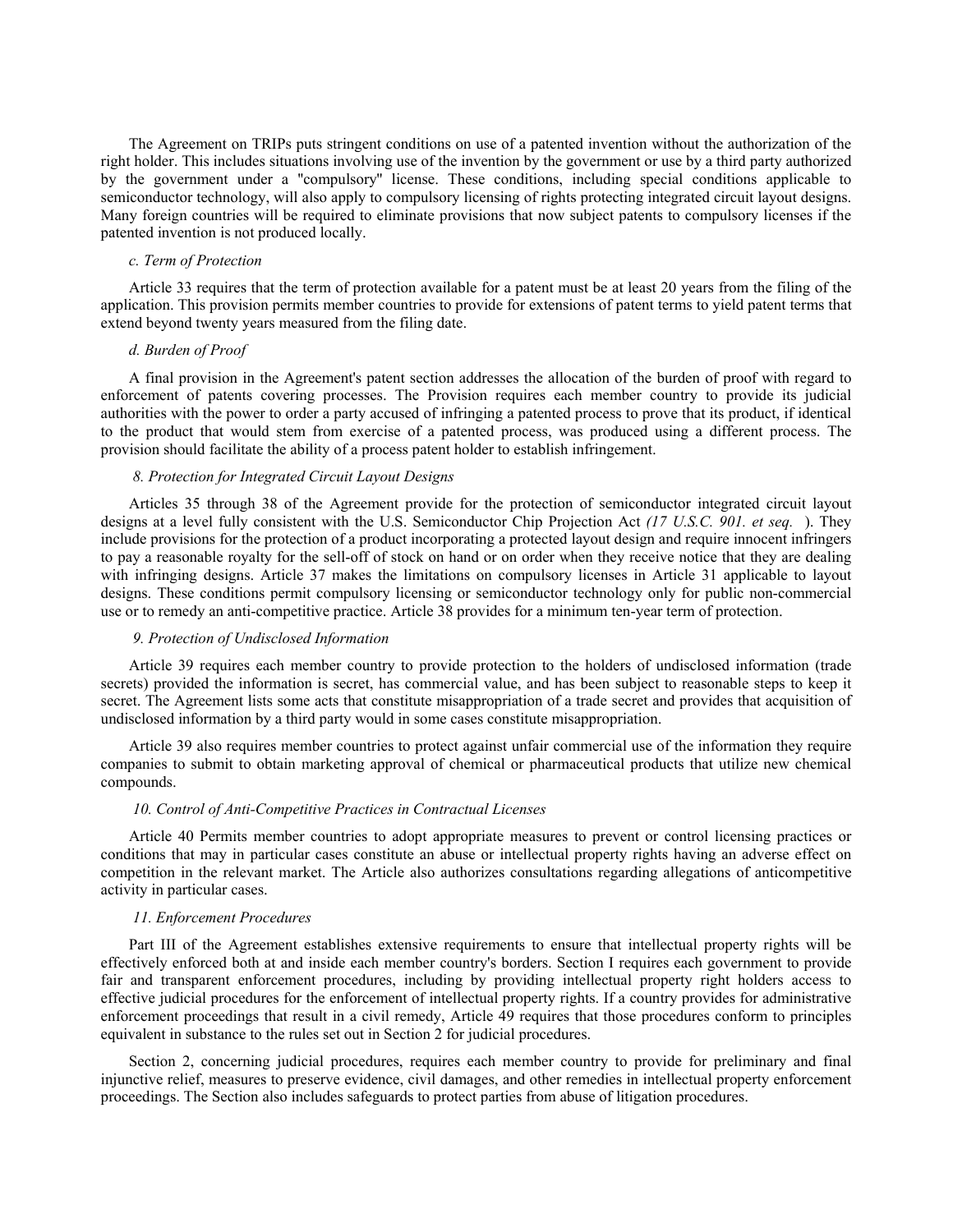Section 3 requires member countries to establish effective procedures allowing trademark and copyright owners to obtain seizures of counterfeit and pirated goods at the border, subject to certain safeguards. For example, to protect legitimate importers, Article 55 provides that actions concerning whether goods detained at the border are infringing must be initiated within ten working days in most cases and 20 working days in appropriate cases. Such actions may be initiated by the customs authorities or any party other than the defendant in the action. Bonding requirements and improved availability of information on customs actions are important elements of this section.

Section 4 permits member countries to establish border enforcement procedures for rights other than trademark and copyright, subject to certain additional safeguards. For example, if a member country implements the border enforcement provisions of the Agreement with respect to patents, integrated circuits, trade secrets, or industrial designs, any allegedly infringing products being detained by customs authorities must be released upon payment of a bond after a specified period of time. The Section also permits customs officials to take action on their own initiative to prevent the importation of infringing goods.

Under Section 5, WTO member governments must provide criminal sanctions to address willful copyright piracy and trademark counterfeiting on a commercial scale. Criminal sanctions may also be provided to address infringement of other intellectual property rights, particularly when the infringement is willful and done on a commercial scale.

# *12. Acquisition and Maintenance of Intellectual Property Rights and Related Inter-Parties Procedures*

Article 62 permits member countries to require compliance with reasonable procedures and formalities as a condition of acquiring or maintaining rights in patents, trademarks, industrial designs, geographical indications, and semiconductor mask works. With respect to intellectual property rights that are subject to registration, such as patents and trademarks, member countries must ensure that their procedures permit the grant of the right within a reasonable period of time. This rule is meant to avoid unwarranted curtailment of the term of protection. Finally, governments must provide for judicial review of final administrative decisions regarding the grant of intellectual property rights, with some minor exceptions.

#### *13. Transparency and Dispute Settlement*

Article 63 requires member countries to publish, or at least make publicly available in a national language, all laws, regulations, final judicial decisions, and administrative rulings of general application that pertain to the availability, scope, acquisition, enforcement, or prevention of the abuse of intellectual property rights. They must also publish any agreements they enter into with other WTO governments.

Article 64 makes clear that disputes arising under the Agreement on TRIPs are to be settled under the terms of the WTO Dispute Settlement Understanding. However, governments may not initiate cases against other WTO countries alleging ''non-violation,'' nullification, or impairment of benefits under the Agreement during the first five years after the WTO Agreement goes into effect. During the five-year period, the TRIPs Council may make recommendations to the WTO Ministerial Conference concerning the appropriate scope and procedures for addressing such complaints. Approval of the recommendations or any decision to extend the five-year moratorium on bringing such cases must be made by consensus.

#### *14. Transitional Arrangements*

Article 65 and 66 define when member countries have to meet the obligations of the Agreement on TRIPs. All member countries are given a ''grace period'' of one year after the entry into force of the WTO Agreement before having to apply any provisions of the Agreement on TRIPs. Any developing country, and some countries that are in the process of changing from centrally-planned to market economies, must implement the national treatment and MFN provisions after the one-year grace period but may delay implementation of all other substantive TRIPs provisions for four years after that date. An additional five-year period is available for developing countries to extend product patent protection to technologies that were not formerly eligible for protection. Least-developed country members must apply the national treatment and MFN provisions after the general one-year grace period but may delay implementation of all other TRIPs provisions for ten years from that date. The TRIPs Council may grant such countries further extensions under certain circumstances. Use of any of the transitional provisions is subject to a standstill requirement, *i.e.,* any changes made during the relevant transition period cannot result in a lesser degree of consistency with the Agreement.

### *15. Institutional Arrangements and Final Provisions*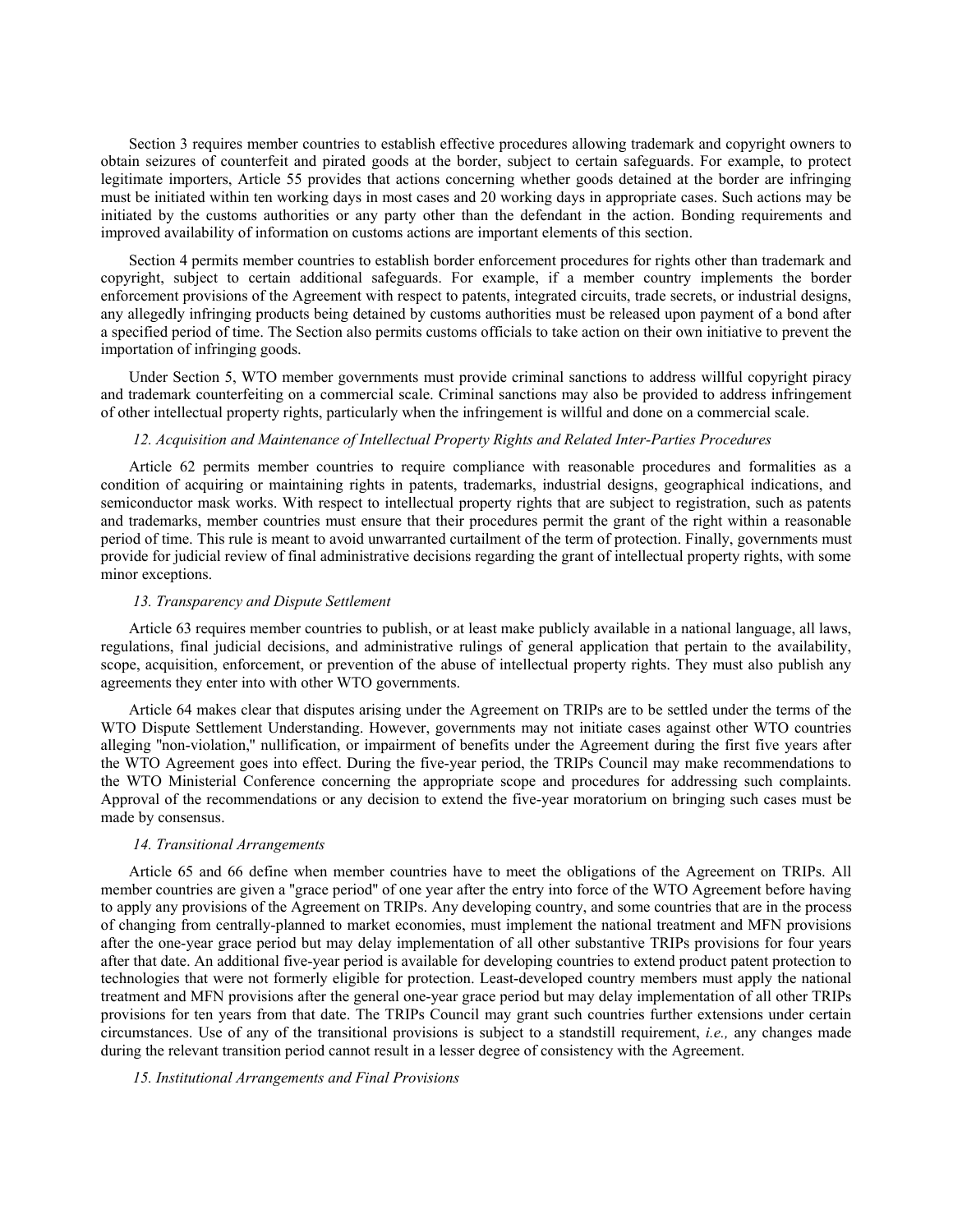Article IV of the WTO Agreement establishes a Council for TRIPs to oversee the functioning of the Agreement on TRIPs. The Agreement on TRIPs provides that the Council will monitor the operation of the Agreement including compliance matters. Article 69 provides for cooperation to eliminate trade in goods that infringe intellectual property rights, for the establishment of contact points, and for information exchanges and customs cooperation in regard to trade in counterfeit trademark and pirated copyright goods.

The TRIPs Council will review the implementation of the Agreement five years after the WTO Agreement enters into force and every two years thereafter. The Council may recommend, by consensus, that the WTO Ministerial Conference amend the Agreement to adjust to higher levels of protection of intellectual property rights already in force among all member countries.

The ''final provisions'' on application of the Agreement provide that no member country will have any obligations in regard to acts that occurred before that country had to apply the Agreement, but the government will be bound in respect of all subject matter existing on that date. Member countries are not required to restore protection to subject matter that has fallen into the public domain. A reservations clause bars any reservations to the Agreement unless all other member countries consent. Finally, a general security exceptions clause permits a member country to withhold information or take action for national security reasons, or to comply with obligations under the United Nations Charter for the maintenance of international peace and security.

# **B. ACTION REQUIRED OR APPROPRIATE TO IMPLEMENT THE AGREEMENT**

#### *1. Implementing Bill*

Title V of the implementing bill makes changes in federal law with respect to:

- rental rights in computer programs;

- protection against the unauthorized fixation in a sound recording or music video of a live performance or the communication to the public of the sounds of a live performance;

- restoration of copyright protection to works already in existence and not protected by federal copyright in the United States, but that are subject to neighboring rights or copyright protection in the WTO member country that is the source of the work;

- the definition of ''abandonment'' under the trademark law;

- registrability under the trademark law of a misleading geographic indication identifying wines or spirits;

- treatment of inventive activity occurring in WTO member countries for purposes of establishing the date of invention under U.S. patent law;

- the definition of infringing activity under a patent relating to offers for sale and importation of a patented good;

- the term of protection of a patent; and

- establishment of a provisional patent application system and a right of internal priority for patent applications filed originally in the United States, as well as enabling a patent applicant to extend the term of patents that are delayed by interference proceedings, secrecy orders, and successful appeals to the Board or Patent Appeals or lnterferences or a federal court.

Other areas of U.S. intellectual property law are unaffected by the Agreement on TRIPs. For example, the Agreement does not require any change in current U.S. law or practice with respect to parallel importation of goods that are the subject of intellectual property rights.

### *a. Rental Rights in Computer Programs*

Article 11 of the Agreement requires member countries to provide exclusive ''rental rights'' (the right for authors or their successors in title to authorize or prohibit commercial rental to the public of originals or copies of their copyrighted works) in respect of at least computer programs and cinematographic works. Federal law provides rental rights for computer programs but those rights currently are subject to a ''sunset'' provision in the Computer Software Rental Amendments Act of 1990 *(17 U.S.C. 109* note). Section 511 of the implementing bill eliminates the sunset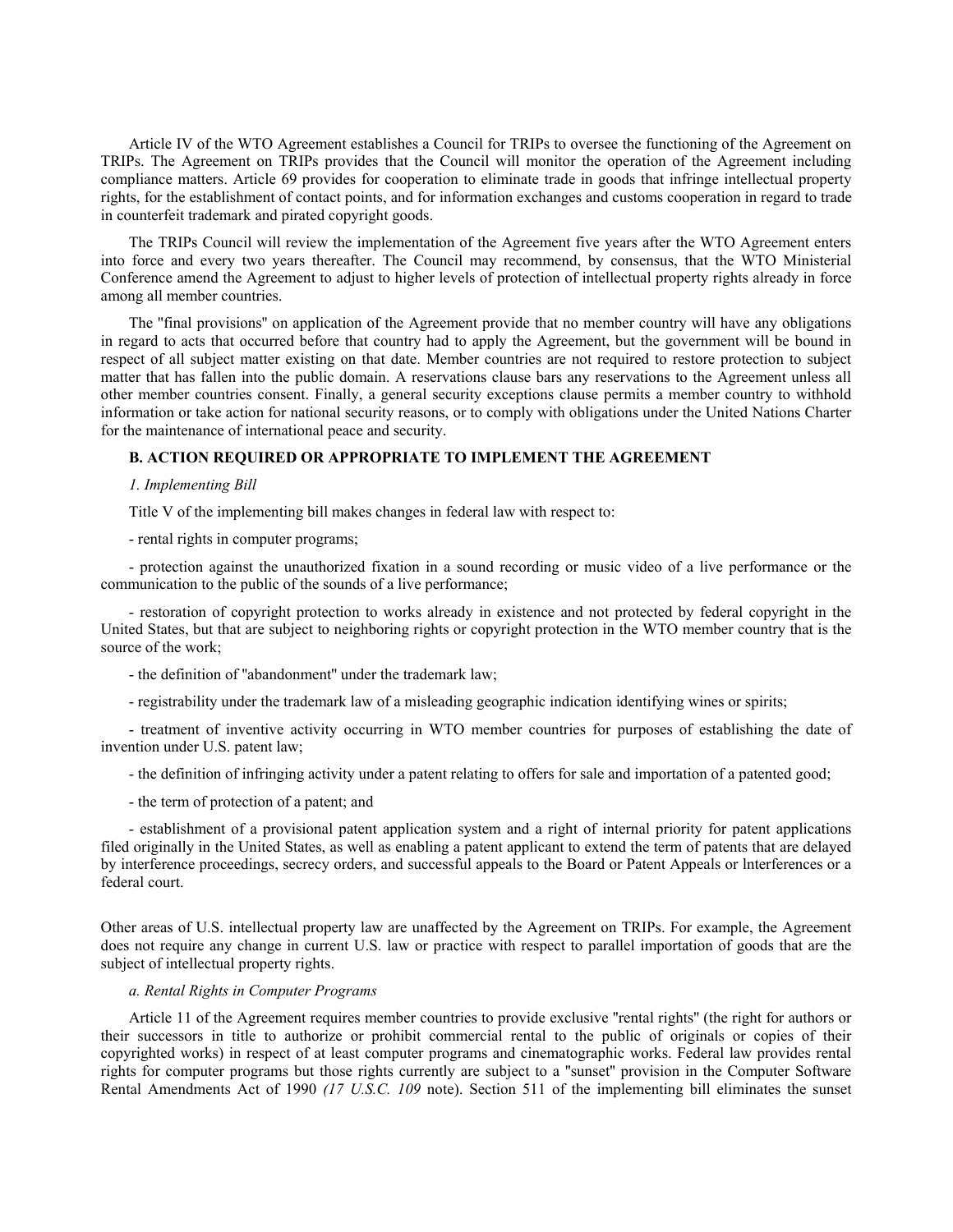provision so that authors of computer programs and their successors in title will enjoy rental rights on a permanent basis.

Article 11 also provides that member countries need not provide rental rights in respect of cinematographic works unless rental has led to widespread copying that is having a material effect on the author's exclusive right of reproduction of the work. Because the rental of motion pictures has not caused a widespread problem of copying in the United States, the bill does not provide for rental rights in respect of motion pictures.

#### *b. Booting Sound Records and Music Videos*

Article 14 of the Agreement requires WTO members to make it possible for performers to prevent the unauthorized fixation in a sound recording of their performances and to prevent the reproduction of such recordings. Various state statutes and judicial decisions presently provide criminal sanctions and civil remedies for ''bootleg'' recordings or reproduction of such recordings. However, these laws and decisions are not entirely uniform and may not provide the necessary basis for border enforcement against bootleg sound recordings. Sections 512 and 513 of the bill implement Article 14 of the Agreement by creating new federal civil and criminal remedies against bootlegging. These remedies will supplement, rather than preempt, state laws and judicial decisions on this subject.

Section 512 amends Title 17 of the U.S. Code to provide that bootleggers are subject to civil remedies under the Copyright Act. In addition, section 513 makes bootlegging ''knowingly and for purposes of commercial advantage or private gain'' a crime. It is intended that neither civil nor criminal liability will arise in cases where First Amendment principles are implicated, such as where small portions of an unauthorized fixation are used without permission in a news broadcast or for other purposes of comment or criticism.

The United States has led efforts to combat the rise in piracy of sound recordings in countries around the world. The new federal remedies will ensure that performers enjoy a high and uniform level of protection in the United States as well, and will aid efforts by the Customs Service to combat bootleg sound recordings.

#### *c. Restoration of Copyright*

Article 9 of the Agreement requires WTO countries to comply with the requirements of Article 18 of the *Berne Convention for the Protection of Literary and Artistic Works* (1971). In addition, Article 14 of the Agreement explicitly extends this requirement to sound recordings. Before the United Stales adhered to the Berne Convention in 1989, Congress determined that the United States was in compliance with Article 18 of the Convention but called for further study concerning whether to restore copyright protection to works from Berne Union member countries that had fallen into the public domain in the United States.

Since 1989, Congress, the Administration, the private sector, and the academic community have debated various approaches to restoring copyright protection to certain works in the public domain. The North American Free Trade Agreement Implementation Act (Pub. L. Law 103-182) took a first step by adding a new section 104A to the Copyright Act, which authorized the restoration of copyright protection to certain Mexican and Canadian motion pictures and works included in those films.

Section 514 of the implementing bill replaces the current version of section 104A and restores protection to virtually all copyrighted works, including sound recordings, from members of the WTO or the Berne Union that are not in the public domain in their source country through the expiration of term but are not protected under copyright law in the United States. Section 514 also provides for restoring copyright to works from countries that are not WTO or Berne Union members if they provide reciprocal treatment for U.S. works. The Administration will work to ensure that other countries provide protection for U.S. works, including sound recordings, that are not in the U.S. public domain through the expiration of their term in the United States, but are in the public domain in such countries.

Section 514 provides protection to works from eligible countries if the works are not protected by copyright in the United States because:

- the copyright owner failed to comply with one or more of the formalities required by U.S. copyright law, for instance by publishing the work without a proper copyright notice, failing to renew the copyright, or by failing to comply with the manufacturing clause or *ad interim* provisions of the copyright law;

- the work is a sound recording fixed prior to February 15, 1972, and was not entitled to copyright protection; or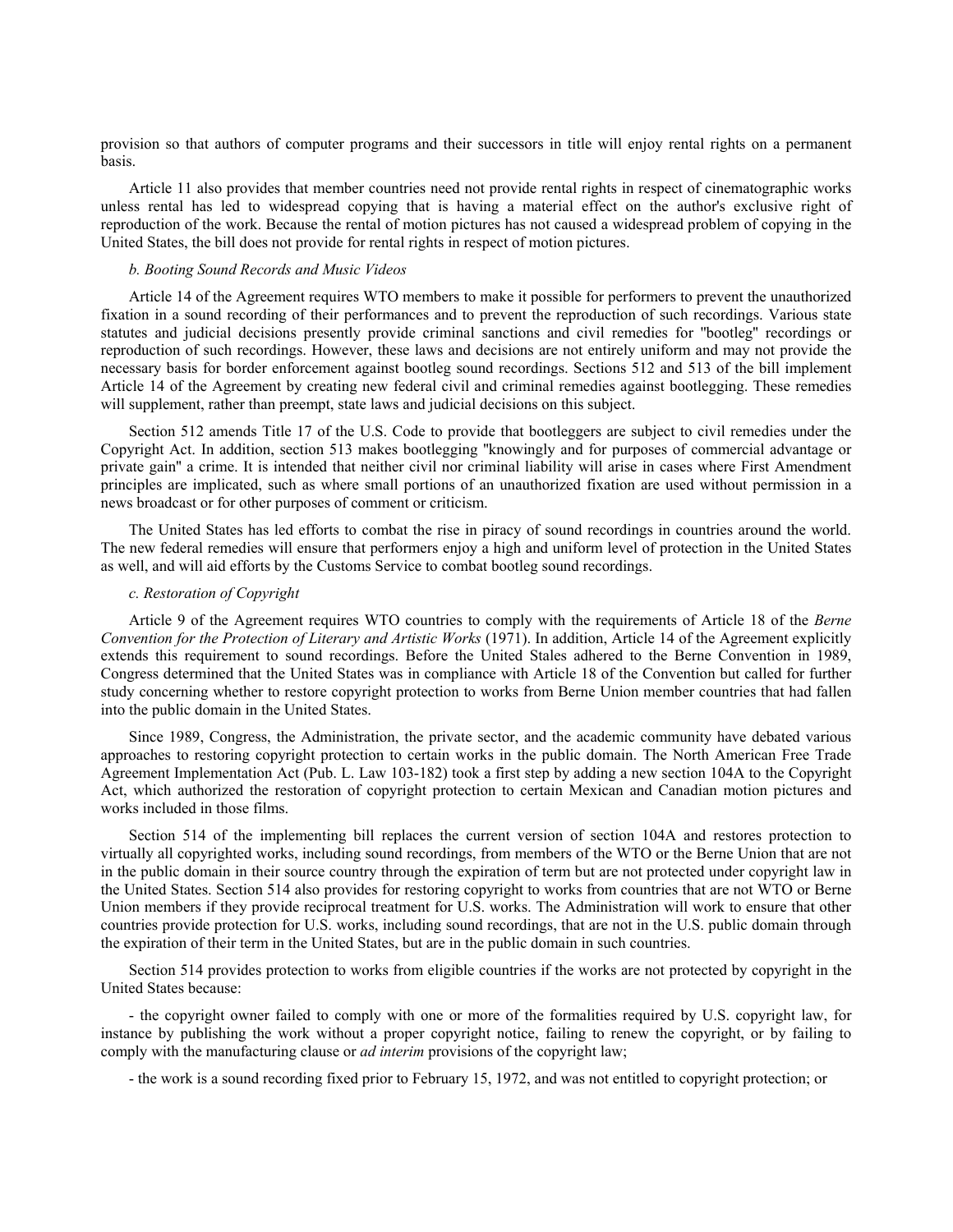- the work is from a country with which the United States did not have copyright relations at the time of the work's publication.

The bill uses the term ''restoration'' without distinguishing between those copyrights actually ''restored'' by the bill and those that have never before enjoyed copyright protection in the United States. Protection is provided in both cases.

In general, copyright will be restored on the date when the TRIPs Agreement's obligations take effect for the United States, which means that the owners of restored copyrights may seek remedies against any infringements occurring on or after that date. However, section 514 includes special provisions that will apply when a ''reliance party'' in the United States has commenced and continued to engage in exploitation of a restored work or has acquired one or more copies or phonorecords of a restored work. The term ''reliance party'' also includes a person who is a successor, assignee, or licensee of another reliance party who has sold or otherwise disposed of a derivative work based upon a restored work. It further includes a person who has acquired ''significant assets'' of a predecessor reliance party. Reliance parties will have a 12-month grace period, after filing of constructive or receipt of actual notice that has been served by a copyright owner to enforce the restored copyright, during which the reliance party may exploit the work in any manner except for reproduction.

### *(1) Copyright Restoration*

Under subsection (a) of amended section 104A, copyrights in restored works will arise automatically on the date of restoration as defined in subsection (h)(2) of amended section 104A. No special steps other than those set out elsewhere in Title 17 will need to be taken to make a restored copyright fully enforceable against parties other than ''reliance parties.'' Owners of restored copyrights will also be permitted to file for registration of the copyright simultaneously with the filing of a notice of intent to enforce a restored copyright. The notice and other formal requirements in subsection (c) through (e) of amended section 104A will apply *only* when restored copyrights are being enforced against ''reliance parties.''

Restored copyrights will last for the term that they would have enjoyed had they arisen and remained in force under the Copyright Act. Thus, for example:

- a French short story that was first published without copyright notice in 1935 will be treated as if it had both been published with a proper notice and properly renewed, meaning that its restored copyright will expire on December 31, 2010 (75 years after the U.S. copyright would have come into existence);

- a Chinese play from 1983 will be protected until December 31st of the fiftieth year after the year in which its author dies; or

- a Mexican sound recording first published in Mexico in 1965 will be protected until December 31, 2040.

This provision is intended to deal only with duration and does not encompass reversion or termination rights under chapters 2 and 3 of the Copyright Act.

Motion pictures and certain works included in motion pictures produced in Mexico and Canada for which copyrights were restored under the NAFTA Implementation Act will continue to enjoy copyright protection, but such protection will be governed by the new section 104A substituted by the implementing bill. Similarly, other works from NAFTA countries that are in the public domain in the United States, including motion pictures for which no NAFTA restoration was sought, will be subject to copyright restoration under the new section 104A.

# *(2) Ownership of a Restored Copyright*

Subsection (b) of amended section 104A provides that a restored copyright is owned, in the first instance, by its author or initial right holder, as determined by the law of the restored work's ''source country.'' This means that in certain instances it will be necessary to refer to foreign law to identify the initial owner of the restored copyright. There can be only one source country for any particular work. In the case of sound recordings, compilations, and other fixations that are ''works'' under U.S. law, but are protected by ''neighboring rights'' under some foreign laws, subsection (b) grants rights to the initial beneficiary of such ''neighboring rights'' regimes.

If the author or initial right holder at any time assigned, licensed, or otherwise alienated or disposed of an exclusive or non-exclusive interest in the copyright, that disposition is to be given effect according to the terms of the agreement, taking into account the expectations of the parties and relevant laws (including those concerning copyright, neighboring rights, contracts, descent and distribution, estates, and conflicts of law). For example, a U.S. company may have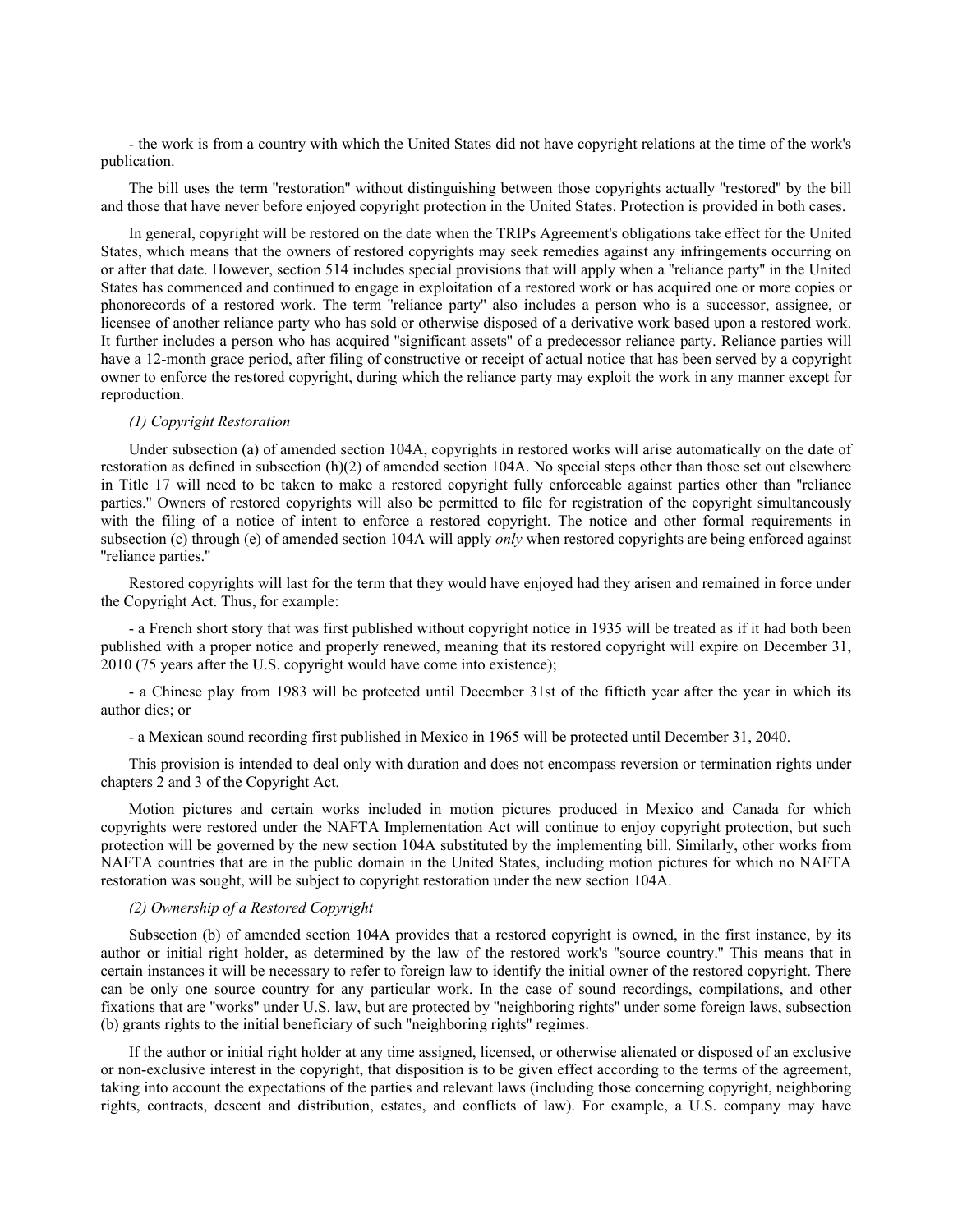obtained rights in an underlying literary or musical work for exploitation in a motion picture ''throughout the world'' at a time when the underlying work was in the public domain in the United States but protected in the source country. Such a transfer would be given effect in the United States, depending on the terms of the contract as a whole.

# *(3) Enforcement Against ''Reliance Parties''*

Subsection (c) of amended section 104A provides that any owner of any exclusive interest in a restored copyright may file in the Copyright Office or serve on a reliance party a notice of intent to enforce that copyright against ''reliance parties.'' It also makes clear that no statement or claim made in any such notice will enjoy any presumption as to its truthfulness. This provision is intended to avoid any implication that ''reliance parties'' (or others) face an augmented burden in contesting claims made in such notices.

The concept of ''reliance party'' is intended to grant, for a limited time, to persons having acted in good faith reliance on the public domain status of the now-restored work, the ability to exploit such works in most manners. It applies to two classes of persons:

(1) those who acted in a certain manner prior to the date of enactment of the bill (or, for restored works from source countries not in the Berne Union or WTO until after the WTO Agreement becomes effective with respect to the United States, the date of adherence or proclamation) and

(2) those who bought or otherwise acquired an interest in restored works (or derivative works created before the date of enactment that are based on a restored work) from someone having the status of a reliance party.

The first class consists of persons who either (a) engaged in acts with respect to a particular restored work, prior to the date of enactment of the Uruguay Round Agreements Act, that would have been infringing had it been copyrighted at the time (i.e., acts such as reproduction, public performance, or creation of a derivative work) *and* continued such acts after restoration, or (b) made or acquired one or more copies of a particular restored work prior to the date of enactment. Acquisition of works incorporating a material portion of a restored work are also encompassed by this provision.

The other class comprises persons who at any time either (a) bought or otherwise acquired an interest in a derivative work based upon a restored work from someone having the status of reliance party with respect to such derivative work or (b) bought or otherwise acquired "significant assets" -- including multiple copyrights, or a back list, imprints, or tangible inventory -- from someone having the status of a reliance party.

While sometimes not technically a "reliance party," immunity from liability on like grounds is intended to be available to related parties who might otherwise be liable under doctrines such as *respondeat superior,* contributory infringement or vicarious liability, including, but not limited to, parent organizations, subsidiaries, officers, directors, shareholders, employees, agents and the like.

### *(4) Remedies*

Subsection  $(d)(1)$  of amended section 104A provides that persons other than "reliance parties" accused of infringing restored copyrights are subject -- beginning on the date of restoration -- to full liability for acts occurring on and after that date. A restored copyright is meant to be indistinguishable from any other copyright and the holder of a restored copyright is to have exactly the same rights and remedies as any other copyright holder, except in respect to ''reliance parties.''

Pursuant to subsection (d)(2) or amended section 104A, no remedy may be invoked against a ''reliance party'' until:

- the Copyright Office has published in the Federal Register a list identifying the particular restored copyright, or
- the owner of the restored copyright serves actual notice upon the ''reliance party.''

Notice filed with the Copyright Office will be effective against any ''reliance party,'' whereas actual notice will be effective with respect to the specific reliance party notified, and other reliance parties who know both of the fact of service and the contents of the notice. The Copyright Office will publish regulations that govern the filing of such notices, no later than 90 days before the TRIPs Agreement takes effect for the United States.

Any actual notice must, at a minimum, comply with the applicable provisions of subsection  $(e)(2)$  of amended section 104A, discussed below, and must be served -- whether in person or by mail -- in a manner that comports with due process. That is, ''the means employed must be such as one desirous of actually informing the party might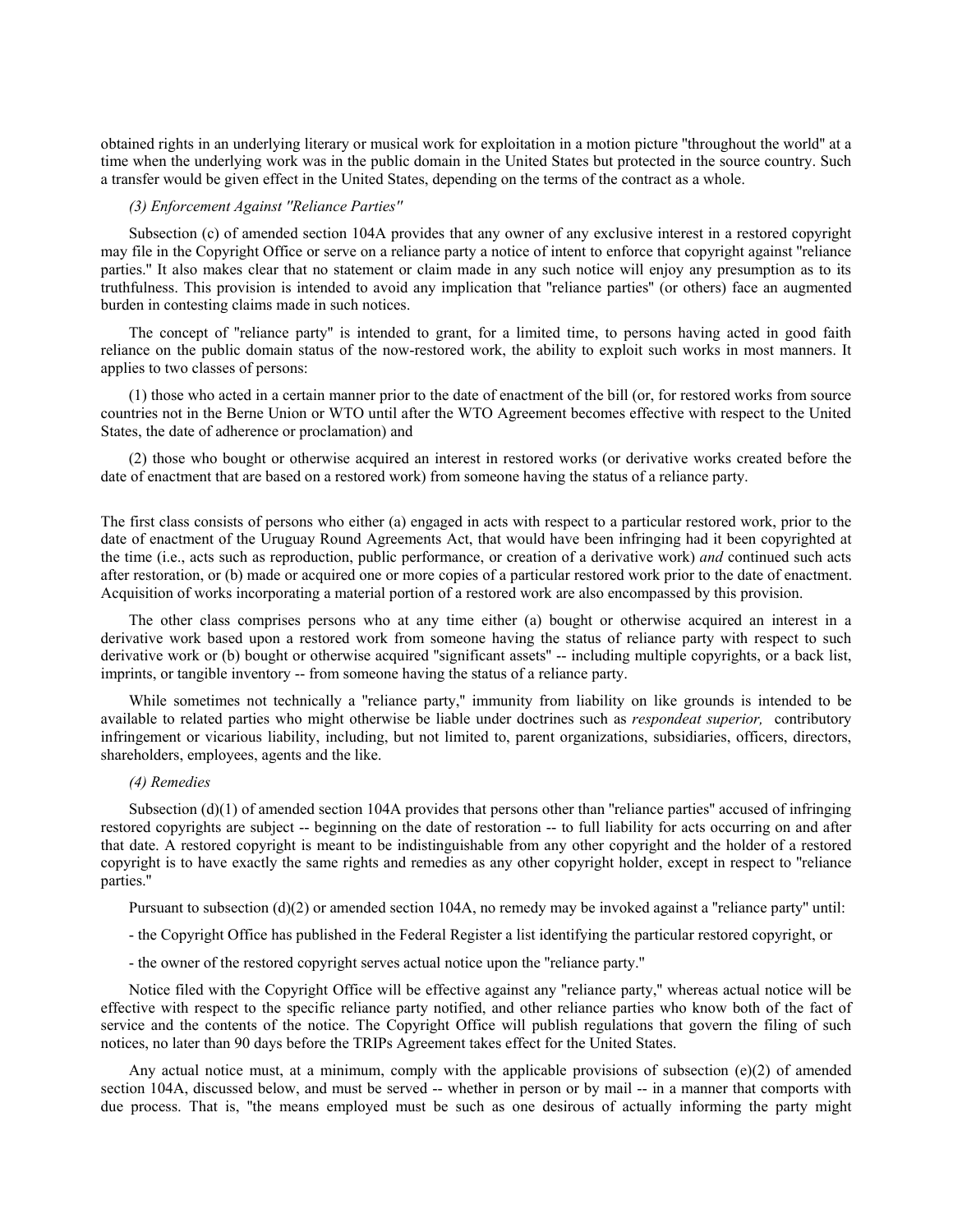reasonably adopt to accomplish it.'' *Mullane v. Central Hanover Bank & Trust Co., 339 U.S. 306, 315 (1950).* The contents of actual and constructive notices will differ in important respects because subsection (e) requires that actual notice identify the particular use to which the owner of the restored copyright objects and the work in which the restored work is used.

The ''reliance party'' must cease reproducing a work in which a restored copyright subsists, and cease preparing new derivative works that reproduce significant elements of a work in which a restored copyright subsists, on the date the Copyright Office publishes the title or description of the work in the *Federal Register* or the ''reliance party'' receives actual notice. For 12 months thereafter, however, a ''reliance party'' may sell off previously manufactured stock, publicly perform or publicly display the work, or authorize others to conduct these activities. The grace period will also provide an opportunity for the parties to reach a licensing agreement to permit continued use of the work. In the absence of an agreement, the reliance party must cease using the work at the end of the grace period.

Subsection (d)(3) of amended section 104A sets out additional provisions that apply to the continued exploitation, by reliance parties, of derivative works based upon restored works, where the derivative work was created prior to the date of enactment of the bill (or, for restored works from source countries not in the Berne Union or WTO until after the WTO Agreement becomes effective with respect to the United States, the date of adherence or proclamation). Such a derivative work may continue to be exploited by a relevant reliance party if the reliance party pays the owner of the restored copyright reasonable compensation. Such compensation is due in respect of any infringing conduct for which the reliance party would be liable in the absence of the provisions of subsection  $(d)(3)$ .

Although it is likely that the owner of the restored copyright and the reliance party will agree on the amount of compensation to be paid, should they fail to do so, the amount of compensation would be determined by an action in federal district court, or if the parties agree, through mediation, or binding arbitration. A judge, arbitrator or mediator should set such compensation to reflect, among other things, (a) harm to the actual or potential market for or value of the restored work and (b) the relative contributions of expression of the authors of the restored work and the derivative work. In some cases, the harm to the actual or potential market of the restored work will exceed the revenue generated by the exploitation of the derivative work. Subsection (d)(3) is not intended to limit compensation due to the owner of a restored copyright in such cases.

Section 412 of the Copyright Act generally restricts the award of statutory damages and attorney's fees to copyright holders who registered their copyrights before the infringement began. Under subsection (d)(4) of amended section 104A, in the case of reliance parties, infringement will be deemed to have commenced prior to registration, so that statutory damages and attorney's fees will not be available, when activities that would have been infringing prior to the date of restoration had the restored work then been subject to copyright, were commenced prior to the date of restoration.

Remedies are available against ''reliance parties'' when the owner of the restored copyright has either filed constructive notice or served actual notice under subsection  $(d)(2)$  of amended section 104A. In considering whether an injunction should issue in respect of an infringement of a restored copyright, it is expected that a court would apply all of the traditional canons of equity. *See Campbell v. Acuff-Rose Music, 114 S. Ct. 1164, 1171 n.10 (1994).*

### *(5) Notices of Intent*

Subsection (e) of amended section 104A establishes rules concerning notices of intent to enforce a restored copyright against reliance parties. First, in order to permit clear identification of the work subject to restored copyright and the owner of that right, subsection (e) specifies the minimum information that must be included in such a notice. All notices must identify the title of the restorable work in a manner that minimizes uncertainty as to the identity of the copyright that is intended to be enforced. Thus, an owner must provide English translations of foreign-language titles and alternative titles by which the work might be known of which the owner is aware. For a work, such as a photograph, that is unlikely to be known by any title it might have, the owner must describe the work to the extent necessary for its identification.

In addition, the notice must be signed by the owner of the restored copyright or his agent. An agent's signature is effective only if the owner has created the agency in writing prior to the time the agent signs the notice. Actual notice served on a ''reliance party'' must identify the allegedly infringing use but no such requirement exists for constructive notice filed with the Copyright Office.

The filing of a notice of intent to enforce a restored copyright shall not prejudice the ability of a person to seek at any time a judicial determination that a particular work was never in the public domain in the United States.